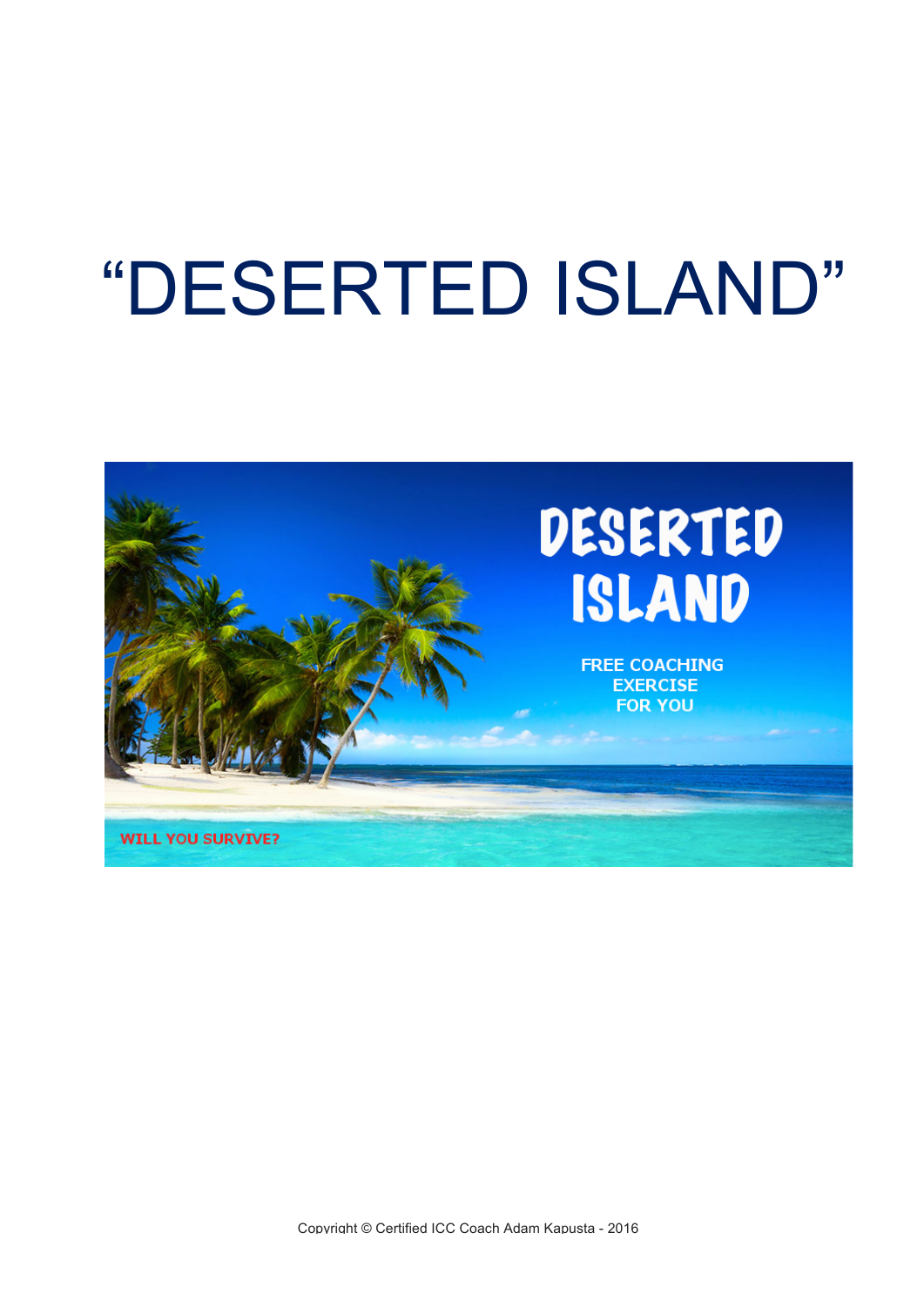## "DESERTED ISLAND"

Imagine for a while that you have unexpectedly and alone landed on a DESERTED ISLAND.

That's maybe fun for the first couple of hours, but you will soon find out that you need to use all of your STRENGHTS to survive till the passing ship (if any) will pick you up! To SAVE YOUR LIFE!!!



Make a list of 10 key strengths you have which would be most helpful in this situation… After you have listed them assign a priority to each of them.

| Example: Creative thinking $-9$ |
|---------------------------------|

Now chose 5 of them with the highest values and list them below.

Write 1-3 sentences to each of those strengths answering yourself this question 5 times (1 for each of your strengths):

**HOW CAN I USE THIS STRENGHT IN MY DAILY LIFE and AT WORK, BUT MOST IMPORTANTLY IN MY JOURNEY TOWARDS MY LONGTERAM LIFE GOLAS & OBJECTIVES?**